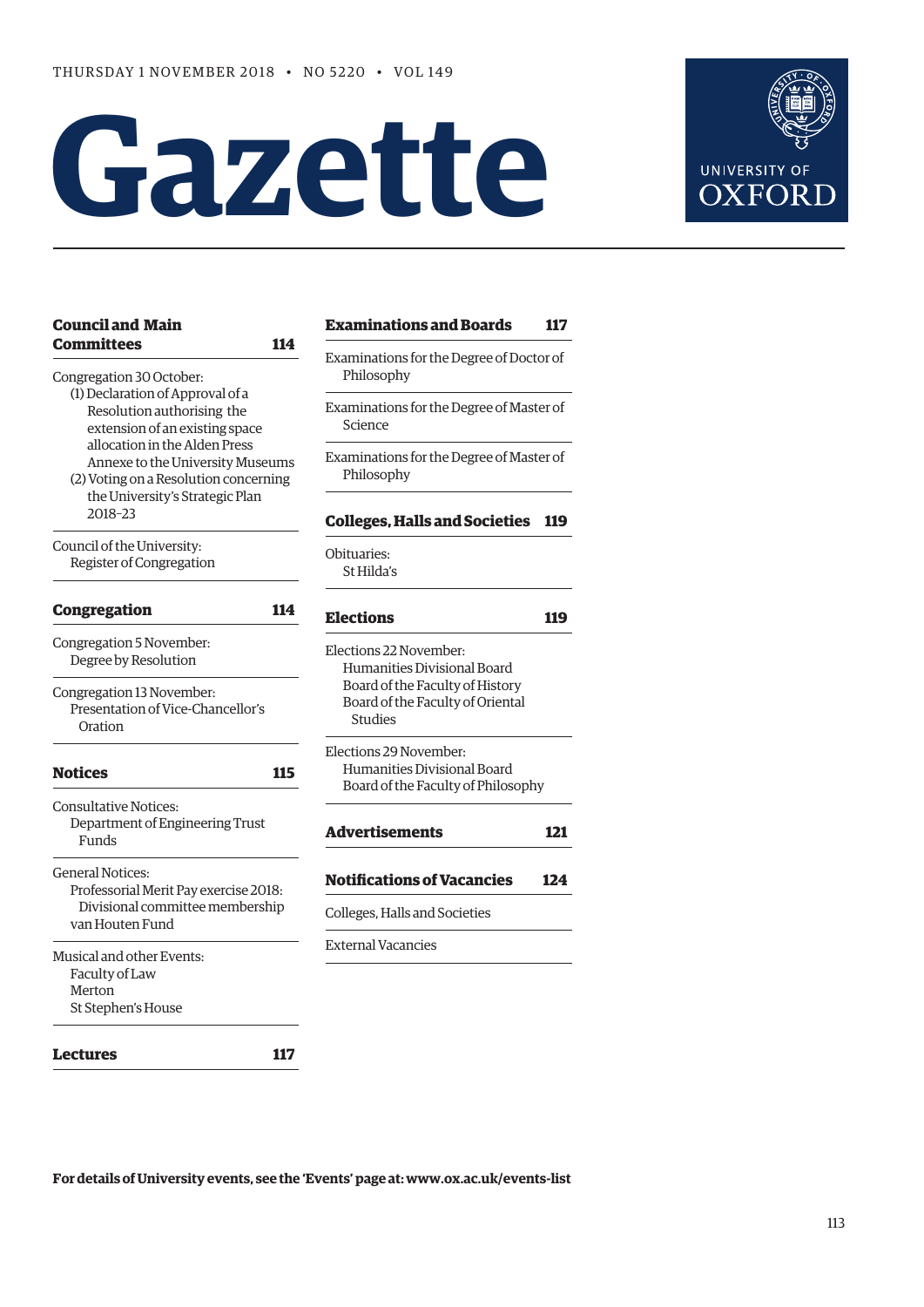## <span id="page-1-0"></span>Council and Main Committees

## Congregation

#### **Congregation** 30 October

**Congregation** 5 November

**Degree by Resolution**

#### **(1) Declaration of Approval of a Resolution authorising the extension of an existing space allocation in the Alden Press Annexe to the University Museums**

No notice of opposition or request for adjournment having been received, the Chair declared the resolution approved.

#### **(2) Voting on a Resolution concerning the University's Strategic Plan 2018–23**

A meeting took place on 30 October to formally put the resolution concerning the Strategic Plan to Congregation. A transcript $1$ of the meeting will be published in a future *Gazette* and on the Congregation website.

For the text of the resolution and explanatory note, please see *Gazette* [No 5217, 11 October 2018, p75.](https://gazette.web.ox.ac.uk/sites/default/files/gazette/documents/media/11_october_2018_-_no_5217_redacted.pdf#page=3)

#### **Council of the University**

#### **Register of Congregation**

The Vice-Chancellor reports that the following names have been added to the Register of Congregation:

Agorastakis, O, Faculty of Clinical Medicine Hirons, M A, St Antony's Kaminski, M, Faculty of Computer Science Lei, M, Keble Marginson, S W, Linacre Oliveras Menor, I, Oriel Richards, L, Sociology Valvo, S, Kennedy Institute of Rheumatology

*This content has been removed as it contains personal information protected under the Data Protection Act.*

| 13 November |
|-------------|
|             |

¶ Members of Congregation are reminded that any two members may, not later than **noon on 5 November**, give notice in writing to the Registrar that they wish to speak or intend to ask a question concerning the Vice-Chancellor's Oration (see the note on the conduct of business in Congregation below). If such notice has not been given, and unless Council has declared otherwise or the meeting has been adjourned, the Oration shall be presented and the meeting may be cancelled.

#### **Presentation of Vice-Chancellor's Oration**

The Oration delivered by the Vice-Chancellor on 2 October will be presented and may be discussed.

[The Oration was published as Supplement](https://gazette.web.ox.ac.uk/files/vice-chancellorsoration2018-1tono5216pdf)  (1) to *Gazette* No 5216, 10 October 2018.

#### **Note on procedures in Congregation**

¶ Business in Congregation is conducted in accordance with Congregation Regulations 2 of 2002 [\(www.admin.ox.ac.uk/statutes/](http://www.admin.ox.ac.uk/statutes/regulations/529-122.shtml) [regulations/529-122.shtml\). A p](http://www.admin.ox.ac.uk/statutes/regulations/529-122.shtml)rintout of these regulations, or of any statute or other regulations, is available from the Council Secretariat on request. A member of Congregation seeking advice on questions relating to its procedures, other than elections, should contact Dr N Berry at the University Offices, Wellington Square [\(telephone: \(2\)80107; email: nigel.berry@](mailto:nigel.berry@admin.ox.ac.uk) admin.ox.ac.uk); questions relating to elections should be directed to the Elections Officer, Ms S L S Mulvihill (telephone: [\(2\)80463; email: elections.office@admin.](mailto:elections.office@admin.ox.ac.uk) ox.ac.uk).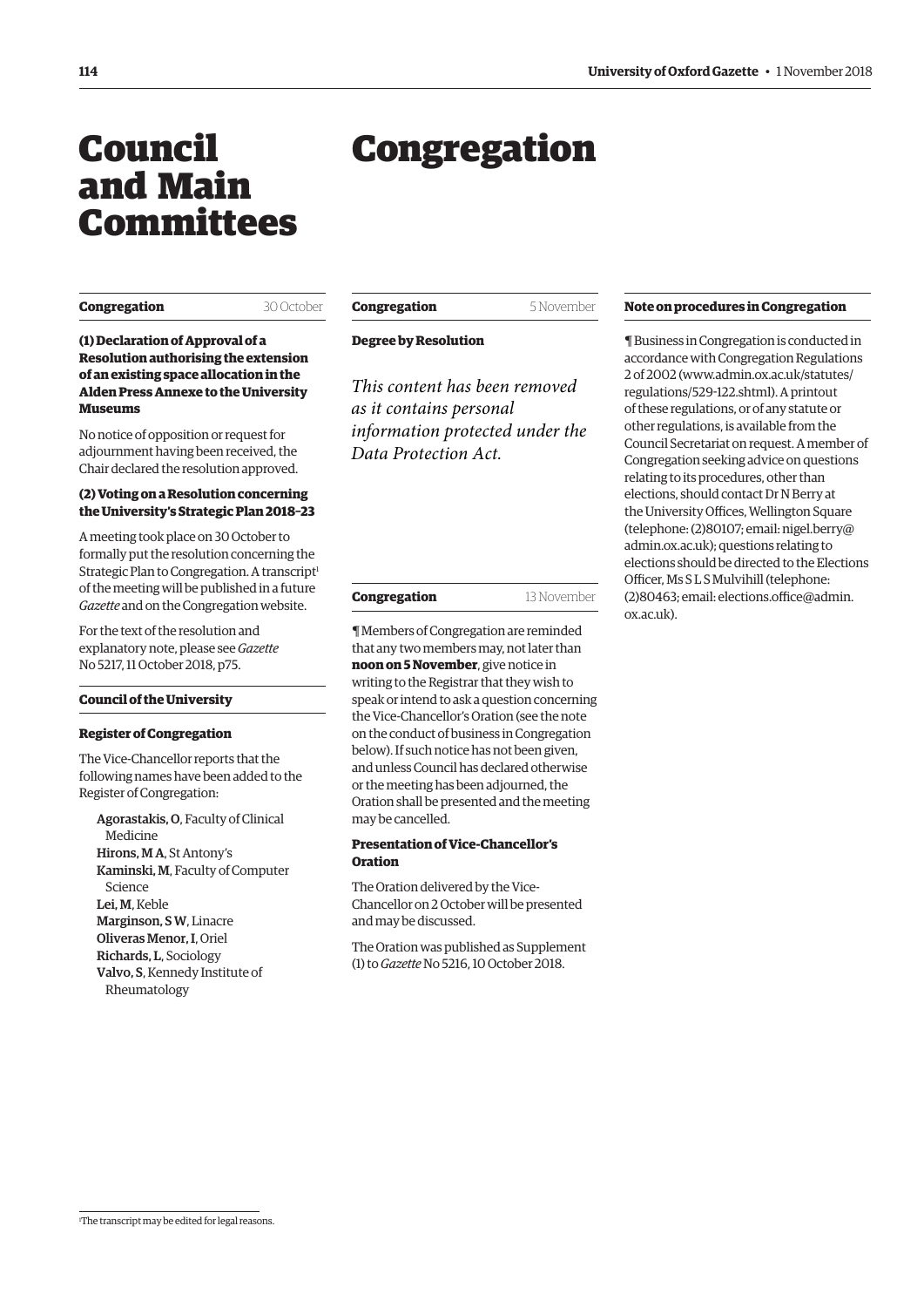## <span id="page-2-0"></span>Notices

#### **Consultative Notices**

#### **Department of Engineering Trust Funds**

On 15 October, General Purposes Committee (GPC) agreed to consolidate a number of small trust funds within the Engineering Department in order to streamline administration, reduce management fees, and facilitate the spending of historical income reserves by providing greater flexibility. It is intended to consolidate the funds into an Engineering Department Prize & Bursary Fund, which will be the subject of new Trust Regulations. The proposal is consistent with Council's policy of consolidating small trust funds and is supported by the Trusts Management Board. In order to facilitate these changes, GPC passed a resolution for the purposes of section 282 of the Charities Act 2011 ("the Act"). The approval of GPC and the resolution passed for the purposes of the Act shall be effective 15 days after the date of publication of this notice unless written notice of a resolution, signed by at least 20 members of Congregation and calling upon Council to withhold such approval and such resolution, has been given to the Registrar by noon on **5 November**. The full text of the resolutions are set out below.

#### GPC agreed to:

(i) **approve** on behalf of Council the Trust Regulations for the Engineering Department Prize & Bursary Fund;

(ii) **note** that the gross income of each of the following funds ("the Funds") in its last financial year did not exceed £10,000, that the Funds do not hold any designated land and are not companies or other bodies corporate, and that the Funds hold permanent endowment:

a. Sheppee Fund

b. Janson Prize in Electronic Communications

c. Medtronic Biomedical Engineering Scholarship Fund

d. Motz Prize in Electrical Engineering;

(iii) subject to the approval at (i), and being satisfied that: it is expedient in the interests of furthering the purposes of each Fund for its property to be transferred; and the new fund has purposes that are substantially similar to all the purposes of each Fund, **resolve** for the purposes of sections 267–274 of the Charities Act 2011 that all the property of the Funds should be transferred to the new Engineering Department Prize & Bursary Fund;

(iv) **resolve** that the resolution at (iii) above be notified to the University Gazette and, provided that no notice of a resolution calling upon Council to annul or amend the proposals is received by the Registrar by noon on the eleventh day after the day on which the proposals are published;

(v) **resolve** that copies be sent to the Charity Commission together with a statement of the University's reasons for passing them. If the Charity Commission requires further steps to be taken the Trusts Administrator is authorised to take such steps as are necessary. Once the above resolutions take effect the Trusts Administrator is authorised to take such steps as are necessary to transfer the property of the Funds in accordance with the above resolutions and any guidance given by the Commission for the purposes of the Charities Act 2011.

#### **General Notices**

#### **Professorial Merit Pay exercise 2018**

#### DIVISIONAL COMMITTEE MEMBERSHIP

#### *Humanities*

Professor N Purcell (in the chair) Professor J Clackson Professor S Frith Professor A George Professor R Harris Professor M Lauxtermann Professor A McGrath Professor L Marcus Professor I Rumfitt Professor N Vincent

#### *Medical Sciences*

Professor H McShane (in the chair) Principal of St Hilda's College Professor H Dockrell Professor M Freeman Professor P Lehner Professor E Robertson Professor C Schofield Mr B Taylor

#### *MPLS*

Professor D Bradley (in the chair) Professor H Atkinson Professor C Ballentine Professor M Bridson Professor M Brouard Professor C Deane Professor P Grant Professor M Kaczmarek Professor M Kwiatkowska Professor O Leyser Professor N Peake Professor B Sheldon Professor I Shipsey Professor L Tarassenko

#### *Social Sciences*

Professor S Whatmore (in the chair) Principal of Green Templeton College Warden of Nuffield College Master of University College Professor A Davies Professor Sir Ian Diamond Professor E Keep Professor B Parry Professor M Pollard

#### **van Houten Fund**

The van Houten Bequest is a fund left by the late Georges van Houten in the 1960s to be used for the benefit of the University. Bids are now being invited for grants to support projects that can be shown to offer a broad strategic benefit to the University, but that do not form part of the normal day-to-day operations of a department and would not easily be funded from other regular sources.

Grants to applicants from within the University are usually in the region of £2,000–£12,000, either given as a one-off award, or spread over two or three years. Grants are also available to organisations external to the University; in such cases,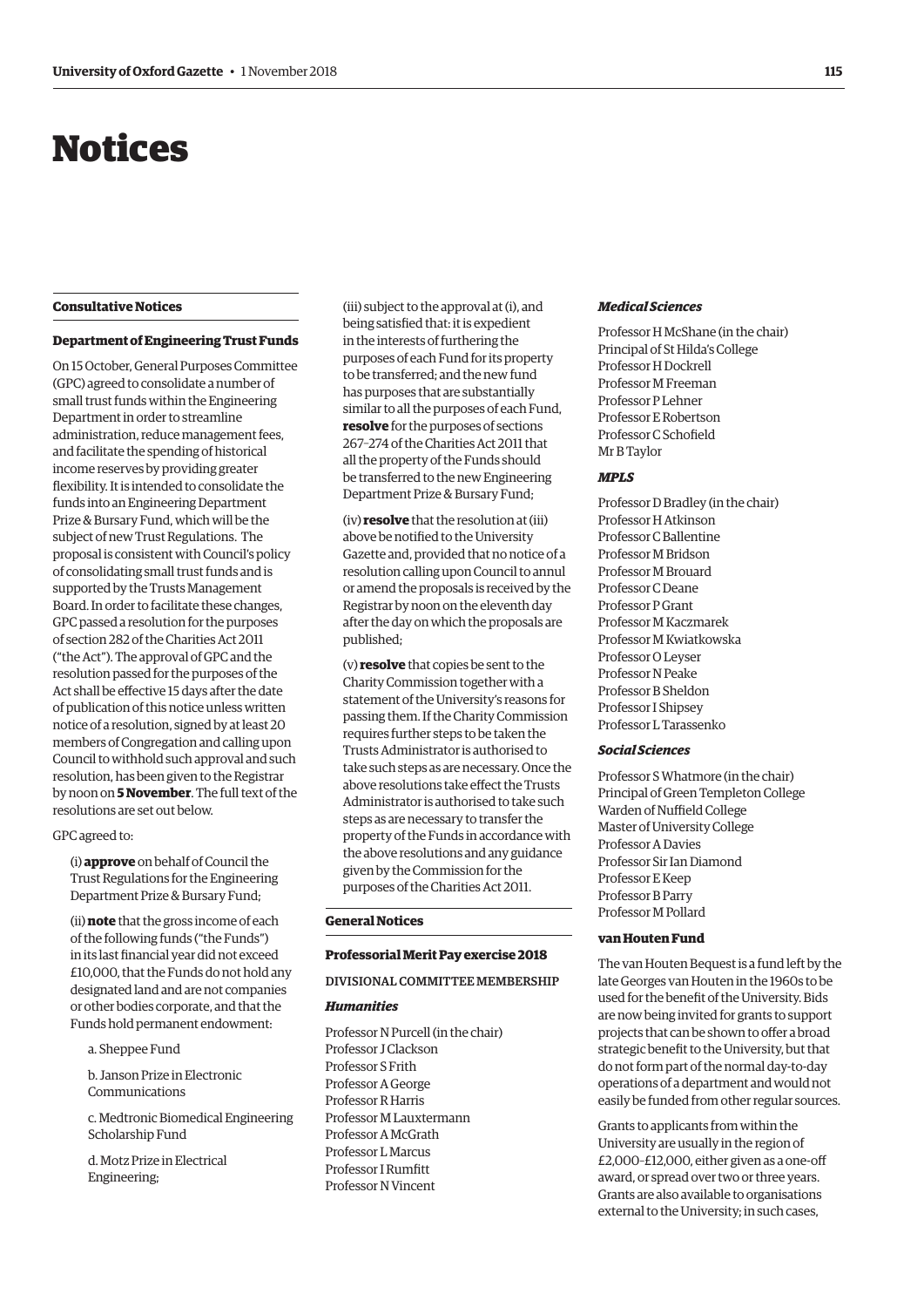the amounts awarded are usually lower and there is a cap on the total amount of funding made available to external organisations, which is £25,000 for the current financial year. Projects which would more appropriately be supported from the University's Community scheme (www.ox.ac.uk/local-community/small[community-grants\) will be advised to apply](www.ox.ac.uk/local-community/small-community-grants)  to that fund.

The most recent invitation to bid, in November 2017, attracted fourteen applications and resulted in thirteen awards. Grants awarded within the last year have included:

- a summer school in Medical Humanities;
- a peer support programme for postgraduate students.

The guidelines by which bids are assessed are as follows:

**1** Bids for grants will be assessed according to the breadth of the benefit to the University offered by the project in question, the strategic importance of the project to the University and the availability of funds. Only in exceptional circumstances will a grant be awarded in respect of a project which benefits a single department.

**2** Grants will not ordinarily be awarded for purposes for which other trust fund (or similar) support exists within the University, for example the funding of academic scholarships, regardless of whether or not the alternative fund(s) in question are in a position to fund the expenditure proposed.

**3** Grants will not ordinarily be awarded in respect of costs for which a department might reasonably be expected to hold a budget.

**4** Grants will not ordinarily be agreed in respect of recurrent activities except to provide:

(a) seed funding to support an activity in its first one to three years; or

(b) bridging support for one year only where a source of funding is lost and the department/faculty in question is confident that an alternative can be found for the following year.

**5** Grants will not ordinarily cover the full cost of a project. Departments will be expected to make some contribution, or to use the grant secured by the van Houten Fund to assist in securing other funding (including external funding).

**6** The extent to which funds may be awarded to external organisations each financial year may be subject to an upper limit, to be set by the General Purposes Committee and reviewed on an annual basis.

The bids will be considered by the Registrar as a gathered field. Bids should be made on the application form which is available from the Secretary of the Fund or from the van Houten Fund webpage: www. [admin.ox.ac.uk/finance/trusts/applying/](www.admin.ox.ac.uk/finance/trusts/applying/vanhoutenfund) vanhoutenfund. Applications should be sent, preferably as a Word document attached to an email, to the Secretary, Mrs Adrienne Lingard, by **26 November**.

Further information may be obtained from Mrs Lingard via telephone (Oxford 616172), email ([adrienne.lingard@admin.ox.ac.uk\) or](mailto:adrienne.lingard@admin.ox.ac.uk) at the University Offices, Wellington Square, Oxford, OX1 2JD. The next invitation to bid will be in Michaelmas term 2019.

#### **Musical and other Events**

#### **Faculty of Law**

#### PROFESSOR PATRICK ATIYAH – WORKSHOP AND MEMORIAL

A workshop and memorial in honour of Professor Patrick Atiyah will take place beginning at 10am on Saturday, 10 November. Speakers include: Professor William Twining, Professor James Goudkamp, Professor Hugh Collins, Professor John Gardner, Professor Peter Cane and Professor Joanne Conaghan. Free, but attendees requested to register at: [www.law.ox.ac.uk/events.](http://www.law.ox.ac.uk/events) 

#### **Merton**

#### ORGAN RECITALS

*1 Nov*: Tom Fetherstonhaugh, Organ Scholar

*8 Nov*: Anthony Hammond, Cirencester Parish Church

*15 Nov*: Iestyn Evans, St James's Spanish Place, London

*22 Nov*: Benjamin Nicholas, Reed Rubin Organist and Director of Music

*29 Nov*: Alexander Little, Assistant **Organist** 

#### **St Stephen's House**

#### SJE ARTS

The following events will be held at SJE Arts, St John the Evangelist church, 109A Iffley [Road. More information/tickets: www.sje](www.sje-oxford.org/events)oxford.org/events or 01865 613507.

*3 Nov*: Corona Strings: Grieg, Delius, Britten, Grace Williams, López-Chávarri

*7 Nov*: Buck & Billie: Julia Biel and the Buck Clayton Legacy Band

*10 Nov*: Alda Dizdari, violin, and Tom Blach, piano: Debussy, Enescu, Elgar, Ravel

*16 Nov*: Music at Magdalen: pupils from Magdalen College School

*17 Nov*: Scordatura: *Deeds Not Words*: compositions by women on protest and resistance

*23 Nov*: Oxford Bach Choir: Hubert Parry's *Songs of Farewell*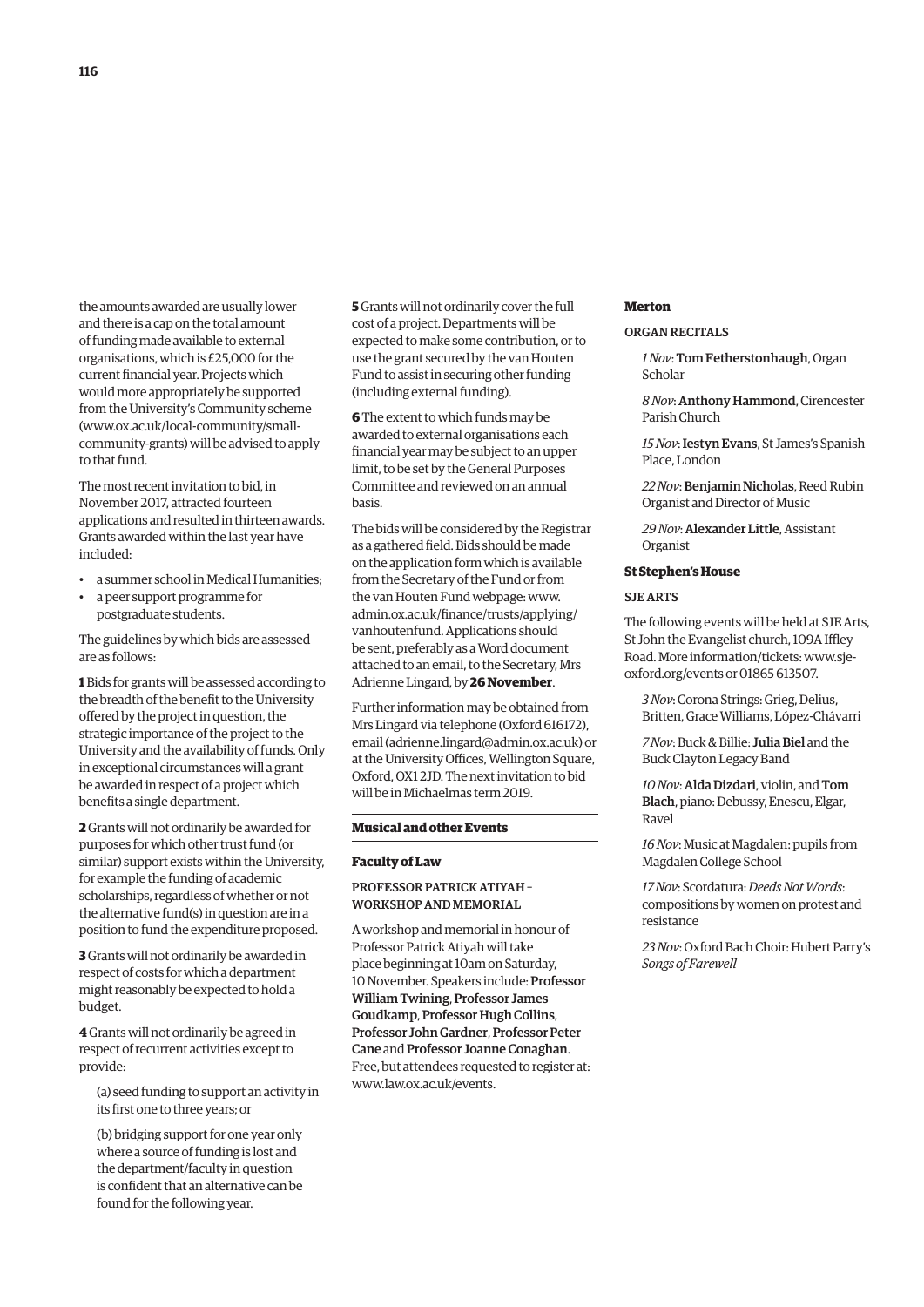## Examinations and Boards

#### <span id="page-4-0"></span>**Social Sciences**

#### **Saïd Business School**

The following events will take place at the Saïd Business School.

#### ENGAGING WITH HUMANITIES

Dominic Scott will speak at 12.30pm on 7 November. Registration required: [https://](https://ewhscott.eventbrite.com) [ewhscott.eventbrite.com.](https://ewhscott.eventbrite.com)

Dr Jim Harris will speak at 12.30pm on 5 December. Registration required: [https://](https://ewhharris.eventbrite.com) [ewhharris.eventbrite.com.](https://ewhharris.eventbrite.com)

#### DISTINGUISHED SPEAKER SEMINAR

Syl Saller, Diageo plc, will be in conversation with Peter Tufano at 5.45pm on 6 December. Registration required: [https://](https://dss_saller.eventbrite.com) [dss\\_saller.eventbrite.com.](https://dss_saller.eventbrite.com)

#### ART AT OXFORD SAÏD (BUSINESS)

Ruth Knowles will speak at 5.45pm on 15 November. Registration required: [https://](https://artknowles.eventbrite.com) [artknowles.eventbrite.com.](https://artknowles.eventbrite.com)

#### **Examinations for the Degree of Doctor of Philosophy**

*This content has been removed as it contains personal information protected under the Data Protection Act.*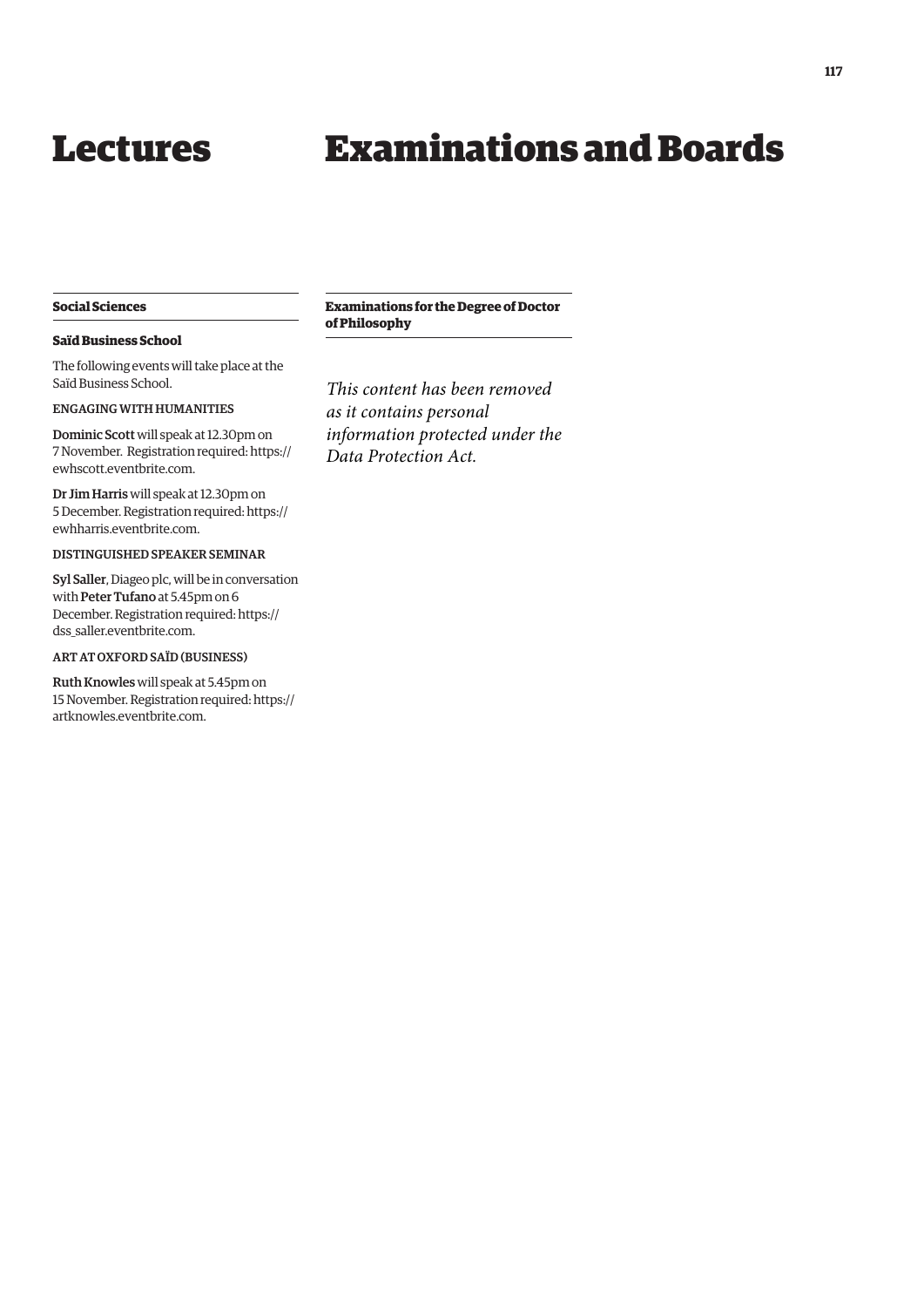*This content has been removed as it contains personal information protected under the Data Protection Act.*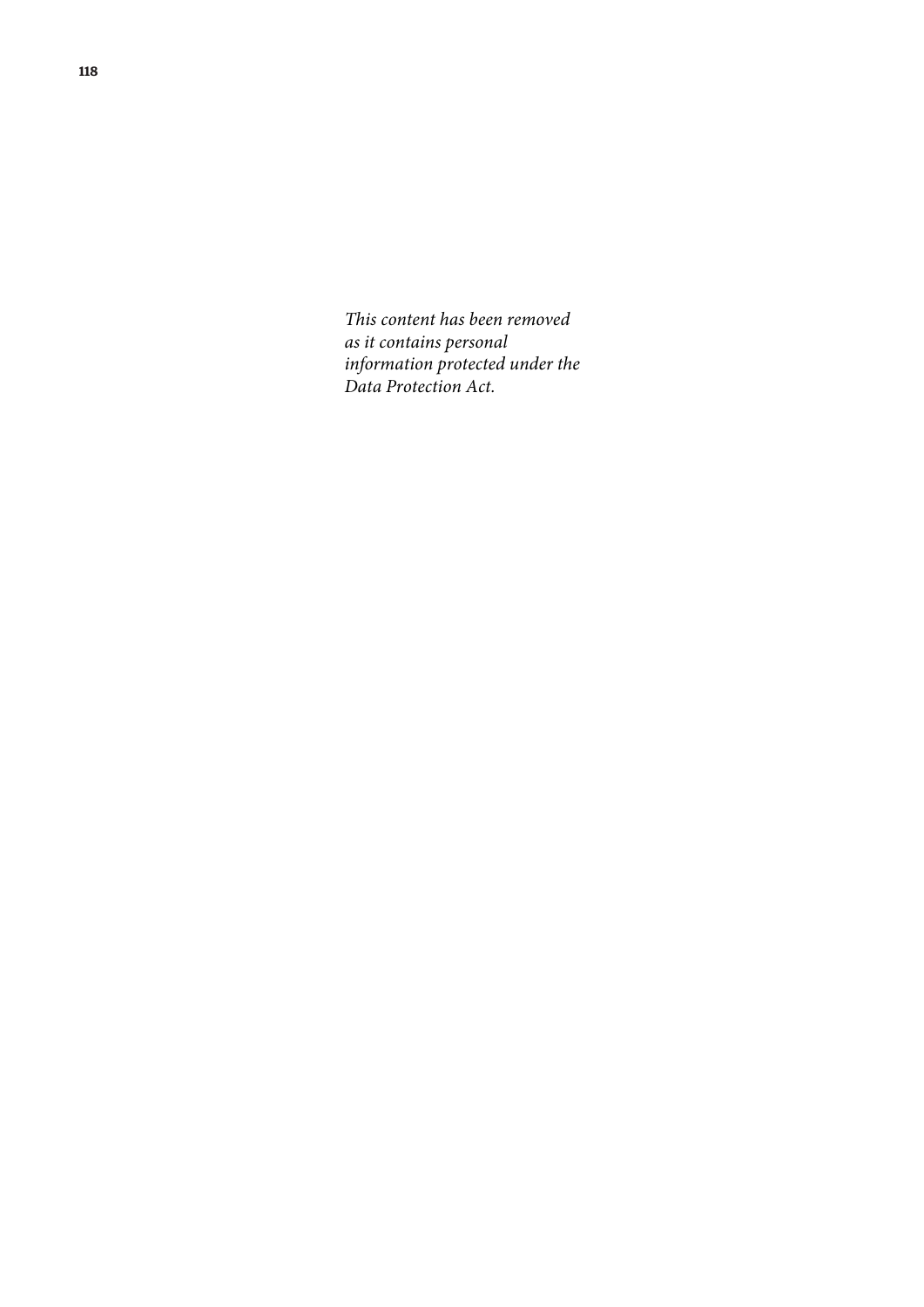## Colleges, Halls and Societies

<span id="page-6-0"></span>*This content has been removed as it contains personal information protected under the Data Protection Act.*

#### **Obituaries**

#### **St Hilda's**

Judith Ann Blanks (*née* Hughes), 11 May 2018; 1954. Aged 82. Gillian Elizabeth Raven (*née*Wisbey), 18 October 2018; 1977. Aged 59.

## Elections

**Elections** 22 November

#### **Call for nominations**

The nomination period for the elections below closed at 4pm on 25 October.

#### **Divisional Boards**

#### HUMANITIES DIVISIONAL BOARD

• One person elected by and from among the members of the Faculty of Medieval and Modern Languages to hold office wie to MT 2020 [*vice* Dr Charlie Louth, Queen's]

#### **Faculty Boards**

#### BOARD OF THE FACULTY OF HISTORY

• One person elected by and from the members of the Faculty of History to hold office wie to MT 2019 [*vice* Dr Jon Parkin, St Hugh's]

#### *The following nomination has been received*:

Dr Lucy Wooding, MA DPhil Oxf, Fellow of Lincoln

#### *Nominated by*:

Professor George Garnett, St Hugh's Dr Ian Forrest, Oriel Dr Siân Pooley, Magdalen Dr Sarah Mortimer, Christ Church

#### BOARD OF THE FACULTY OF ORIENTAL **STUDIES**

• Two persons elected by and from the members of the Faculty of Oriental Studies to hold office wie to MT 2020 [*vice* Professor Martin Goodman, Wolfson; Dr Zeynep Yurekli-Gorkay, Wolfson]

#### **Notes**:

Nominations in writing for the elections on 22 November, by four members of Congregation other than the candidate, were received by the Elections Office, at the University Offices, Wellington Square, up to 4pm on 25 October.

Candidates were invited to include with their nomination forms a written statement of no more than 250 words, setting out his or her reasons for standing and qualifications for the office being sought.

#### **Examinations for the Degree of Master of Science**

*This content has been removed as it contains personal information protected under the Data Protection Act.*

**Examinations for the Degree of Master of Philosophy**

*This content has been removed as it contains personal information protected under the Data Protection Act.*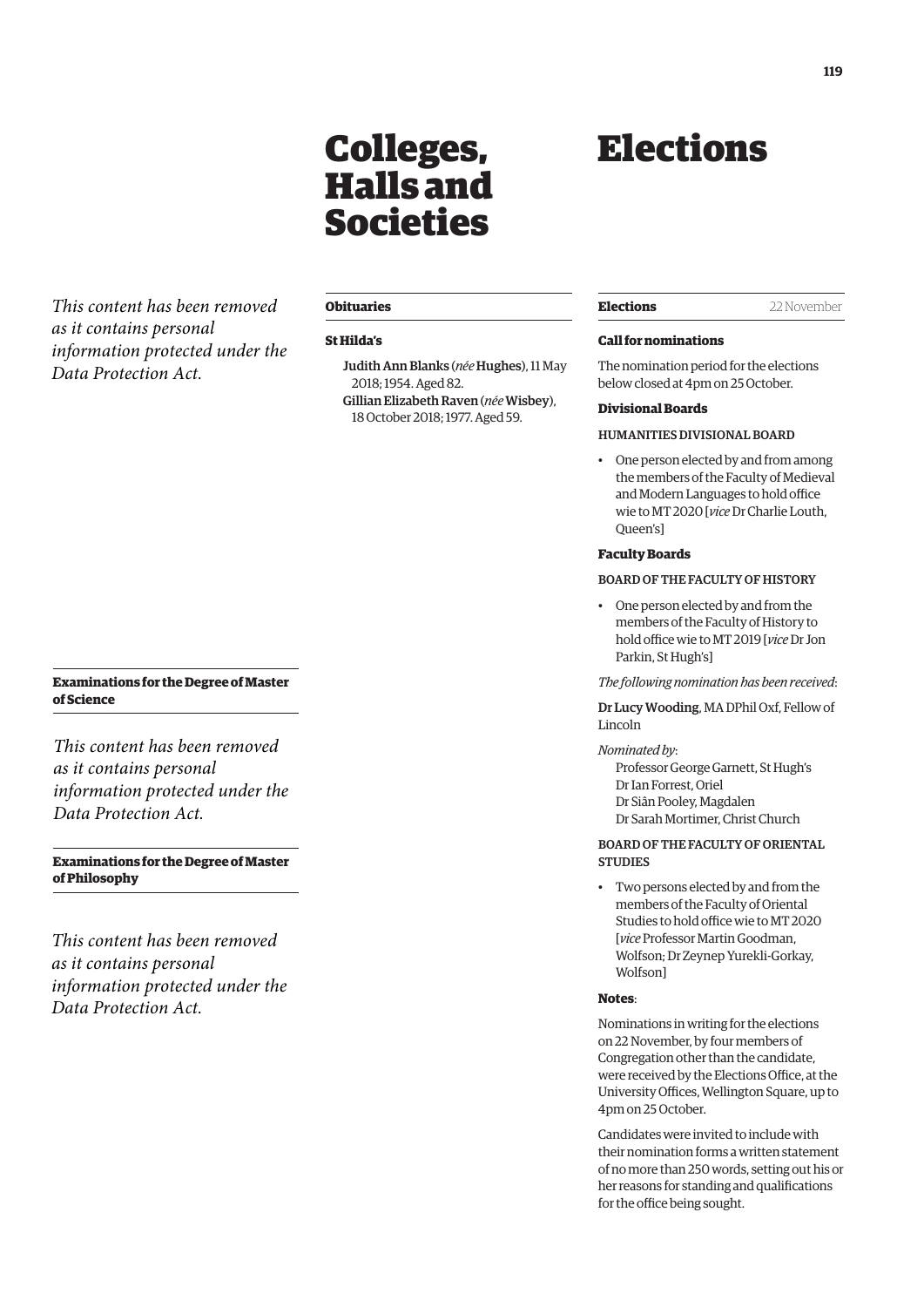In the event of a contested election, Candidates' statements will be available online at [www.admin.ox.ac.uk/elections](http://www.admin.ox.ac.uk/elections)  and published in the *Gazette* dated 8 November. Voters may wish to wait until they have read these statements before returning their ballot papers. Ballot papers will be sent out to members of Congregation as soon as possible after the closing date for nominations. Completed ballot papers must be received by the Elections Office not later than **4pm on 22 November**.

If the number of nominations received by the closing date is no more than sufficient to fill the vacancies, the candidates nominated shall be deemed to be duly elected as of the close of the nomination period on 8 November. When required, places will be allocated according to academic standing, as defined in Council Regulations 22 of 2002, Part 2: Academic Precedence and Standing, made by Council on 26 June 2002.

If the number of nominations received by the closing date is less than sufficient to fill the vacancies, those candidates nominated will be deemed elected unopposed, and the remaining vacancies will lapse, in which case, in accordance with the regulations, the places must remain vacant until appointments are made jointly by the Vice-Chancellor and Proctors.

For further information, please contact the Elections Officer [\(shirley.mulvihill@admin.](mailto:shirley.mulvihill@admin.ox.ac.uk) [ox.ac.uk\).](mailto:shirley.mulvihill@admin.ox.ac.uk) 

**Elections** 29 November

| <b>Elections</b> |  |  |
|------------------|--|--|
|                  |  |  |

#### **Call for nominations**

The nomination period for the election below will close at **4pm on 1 November**.

#### **Divisional Boards**

#### HUMANITIES DIVISIONAL BOARD

• One person elected by and from the members of the Faculty of History to hold office wie to MT 2020 [*vice* Dr Perry Gauci, Lincoln]

For further information, please contact the Secretary [\(lynne.hirsch@humanities.ox.ac.](mailto:lynne.hirsch@humanities.ox.ac.uk) [uk\).](mailto:lynne.hirsch@humanities.ox.ac.uk)

#### **Faculty Boards**

#### BOARD OF THE FACULTY OF PHILOSOPHY

• Three persons elected by and from the members of the Faculty of Philosophy to hold office wie to MT 2019 [*vice* Professor William Mander, Harris Manchester; Dr James Studd, Lady Margaret Hall] and wie to MT 2020 [*vice* Dr Anil Gomes, Trinity]

For further information about the Board, [please contact the Secretary \(rachael.](mailto:rachael.sanders@philosophy.ox.ac.uk) sanders@philosophy.ox.ac.uk).

#### **Notes**:

Nominations in writing for the elections on 29 November, by four members of Congregation other than the candidate, will be received by the Elections Office, at the University Offices, Wellington Square, up to **4pm on 1 November**.

At least one nomination in respect of each candidate must be made on an official [nomination form \(available on www.admin.](www.admin.ox.ac.uk/elections/forms/index.shtml) ox.ac.uk/elections/forms/index.shtml).

All candidates are asked to note the general requirements that apply to all committee members, as set out in Council Regulations14 of 2002 (General Regulations of Council for Committees) [\(www.admin.](http://www.admin.ox.ac.uk/statutes/regulations/519-122.shtml) [ox.ac.uk/statutes/regulations/519-122.](http://www.admin.ox.ac.uk/statutes/regulations/519-122.shtml) [shtml\). Cu](http://www.admin.ox.ac.uk/statutes/regulations/519-122.shtml)rrent members seeking re-election are also asked to check for specific restrictions on consecutive service. For further information, please see the eligibility and amendments to nominations sections on the General Information page of the elections website [\(www.admin.ox.ac.uk/](http://www.admin.ox.ac.uk/elections/geninfo.shtml) [elections/geninfo.shtml\).](http://www.admin.ox.ac.uk/elections/geninfo.shtml) 

Candidates are invited to include with their nomination forms a written statement of no more than 250 words, setting out his or her reasons for standing and qualifications for the office being sought.

In the event of a contested election, Candidates' statements will be available online at [www.admin.ox.ac.uk/elections](http://www.admin.ox.ac.uk/elections)  and published in the *Gazette* dated 15 November. Voters may wish to wait until they have read these statements before returning their ballot papers. Ballot papers will be sent out to members of Congregation as soon as possible after the closing date for nominations. Completed ballot papers must be received by the Elections Office not later than **4pm on 29 November**.

If the number of nominations received by the closing date is no more than sufficient to fill the vacancies, the candidates nominated shall be deemed to be duly elected as of the close of the nomination period on 15 November. When required, places will be allocated according to academic standing, as defined in Council Regulations 22 of 2002, Part 2: Academic Precedence and Standing, made by Council on 26 June 2002.

If the number of nominations received by the closing date is less than sufficient to fill the vacancies, those candidates nominated will be deemed elected unopposed, and the remaining vacancies will lapse, in which case, in accordance with the regulations, the places must remain vacant until appointments are made jointly by the Vice-Chancellor and Proctors.

For further information, please contact the Elections Officer [\(shirley.mulvihill@admin.](mailto:shirley.mulvihill@admin.ox.ac.uk) [ox.ac.uk\).](mailto:shirley.mulvihill@admin.ox.ac.uk)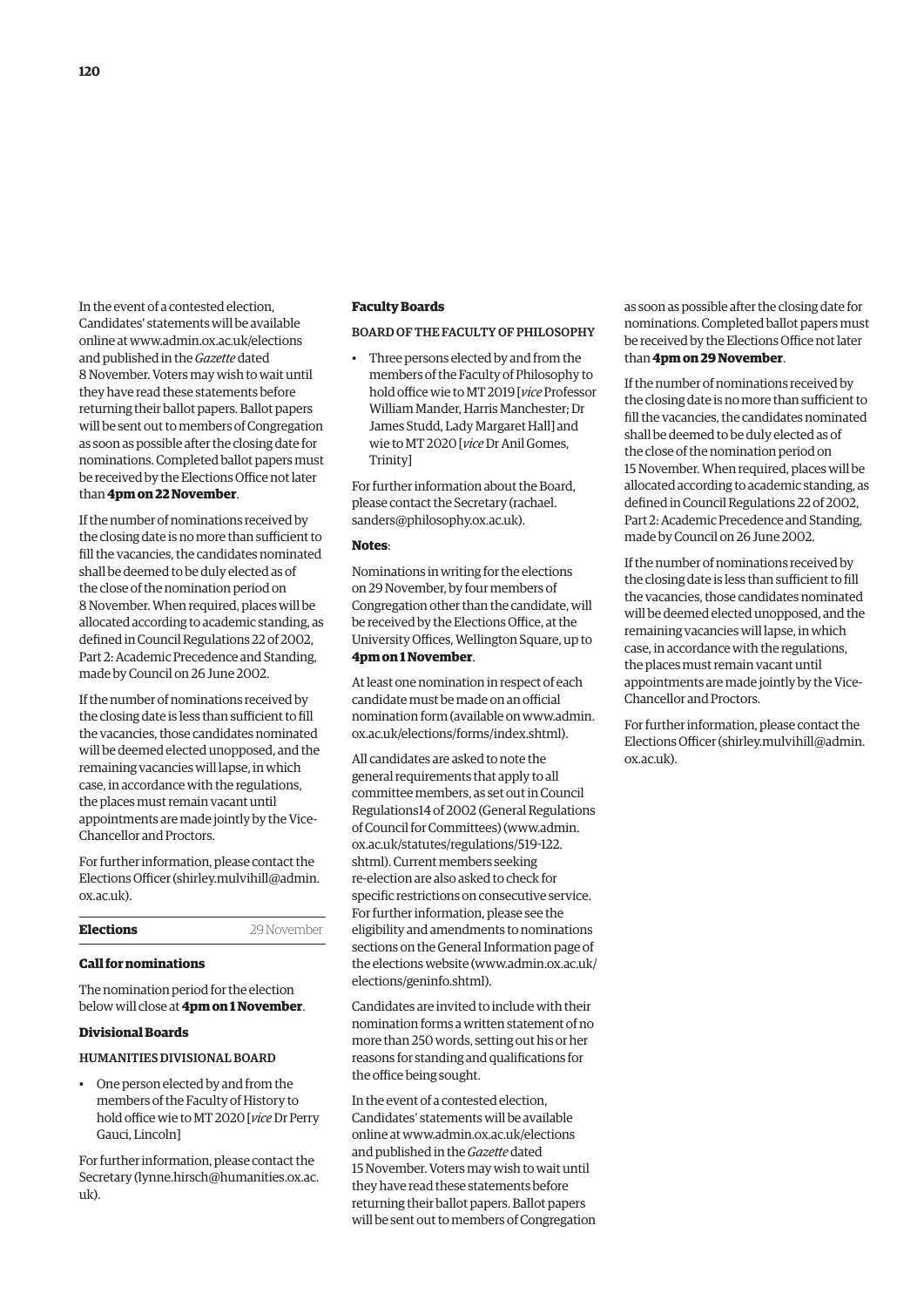## <span id="page-8-0"></span>Advertisements

#### **Advertising enquiries**

*Email*: [gazette.ads@admin.ox.ac.uk](mailto:gazette.ads@admin.ox.ac.uk) *Telephone*: 01865 (2)80548 *Web*[: https://gazette.web.ox.ac.uk/classified](https://gazette.web.ox.ac.uk/classified-advertising-gazette)advertising-gazette

#### **Deadline**

Advertisements are to be received by **noon on Wednesday** of the week before publication (ie eight days before publication). Advertisements must be submitted online.

#### **Charges**

Commercial advertisers: £30 per insertion of up to 70 words, or £60 per insertion of 71–150 words.

Private advertisers: £20 per insertion of up to 70 words, or £40 per insertion of 71–150 words.

See our website for examples of whether an advertisement is considered commercial [or private: https://gazette.web.ox.ac.uk/](https://gazette.web.ox.ac.uk/classified-advertising-gazette) classified-advertising-gazette.

#### **Online submission and payment**

Advertisements must be submitted and paid for online, using a credit card or debit card, through a secure website. For details, [see https://gazette.web.ox.ac.uk/classified](https://gazette.web.ox.ac.uk/classified-advertising-gazette)advertising-gazette.

#### **Extracts from the terms and conditions of acceptance of advertisements**

#### *General*

1. Advertisements are accepted for publication at the discretion of the editor of the *Gazette*.

*Note*. When an advertisement is received online, an acknowledgement will be emailed automatically to the email address provided by the advertiser. The sending of this acknowledgement does not constitute an acceptance of the advertisement or an undertaking to publish the advertisement in the *Gazette*.

2. The right of the *Gazette* to edit an advertisement, in particular to abridge when necessary, is reserved.

3. Advertisements must be accompanied by the correct payment, and must be received by the deadline stated above. *No refund can be made for cancellation after the acceptance of advertisements*.

4. Once an advertisement has been submitted for publication, no change to the text can be accepted.

5. Voucher copies or cuttings cannot be supplied.

#### *Charges*

6. Two separate charging arrangements will apply, for commercial and private advertisers. The rates applicable at any time will be published regularly in the *Gazette*, and may be obtained upon enquiry. The rates, and guidance on applicability of each rate, are also available online.

The editor's decision regarding applicability of these rates to an individual advertiser will be final.

#### *Disclaimer*

**7. The University of Oxford and Oxford University Press accept no responsibility for the content of any advertisement published in the** *Gazette***. Readers should note that the inclusion of any advertisement in no way implies approval or recommendation of either the terms of any offer contained in it or of the advertiser by the University of Oxford or Oxford University Press.**

#### *Advertisers' Warranty and Indemnity*

#### **13. The advertiser warrants:**

**(i) Not to discriminate against any respondents to an advertisement published in the** *Gazette* **on the basis of their gender, sexual orientation, marital or civil partner status, gender reassignment, race, religion or belief, colour, nationality, ethnic or national origin, disability or age, or pregnancy.**

(ii) That the advertisement does not contravene any current legislation, rules, regulations or applicable codes of practice.

(iii) That it is not in any way illegal or defamatory or a breach of copyright or an infringement of any other person's intellectual property or other rights.

*You are advised to view our full Terms and Conditions of acceptance of advertisements. Submission of an advertisement implies acceptance of our terms and conditions, which may be found at https://gazette.web.ox.ac. [uk/classified-advertising-gazette](https://gazette.web.ox.ac.uk/classified-advertising-gazette), and may also be obtained on application to Gazette Advertisements, Public Affairs Directorate, University Offices, Wellington Square, Oxford OX1 2JD.*

#### **Miscellaneous**

**Steinway piano seeking temporary home**

**Beautiful Steinway piano**, chambersized small grand, looking for a home in or near Oxford for a couple of years. We are a professional violinist and professor of cello at the Royal Academy of Music, hoping to find someone who has space and would enjoy letting us come and rehearse sonatas or trios in their house once every few months! Dimensions 1.48 m x 2.11 m. Contact Florence [Cooke: 07736 423888 or florence.cooke@](mailto:florence.cooke@gmail.com) gmail.com.

#### **Oxford Tropical Research Ethics Committee seeks external member**

**The Oxford Tropical Research Ethics Committee** (OxTREC) reviews the ethics of University medical research taking place outside the EU. We are currently seeking an external member to join this lively and interesting committee. External members should live near Oxford and be able to attend 6 meetings annually. Experience of tropical countries is an advantage but no specialist medical knowledge is necessary. Reasonable travel expenses are reimbursed for this voluntary role. Further details are available at: [https://researchsupport.admin.ox.ac.uk/sites/](https://researchsupport.admin.ox.ac.uk/sites/default/files/researchsupport/documents/media/further_particulars_for_oxtrec_lay_members_final_002.pdf) default/files/researchsupport/documents/ media/further\_particulars\_for\_oxtrec\_lay\_ members\_final\_002.pdf.

#### **The Anchor**

**The Anchor pub**, dining rooms and terrace – close to Jericho. We serve simple, honest, fresh food with daily changing seasonal specials, an extensive wine list and great beer. Our 2 private dining rooms can seat 14 and 16 and are available for meetings or dinner parties. We are open 9am–11pm Mon–Fri and 8am–11pm Sat and Sun. 2 Hayfield Rd, Oxford OX2 6TT. Tel: [01865 510282. Web: www.theanchoroxford.](www.theanchoroxford.com) com.

#### **Craft Courses**

**Ardington School of Crafts** offers short courses with practising craftspeople in beautiful surroundings near Wantage. 200 courses between 1 and 3 days, from stained glass and silver jewellery to textiles and carving, all held in our well-equipped workshops. Unearth your hidden talents and discover why people keep coming back to Ardington School of Crafts. Gift vouchers [available. See: www.ardingtonschoolofcrafts.](www.ardingtonschoolofcrafts.com) com. Tel: 01235 833433.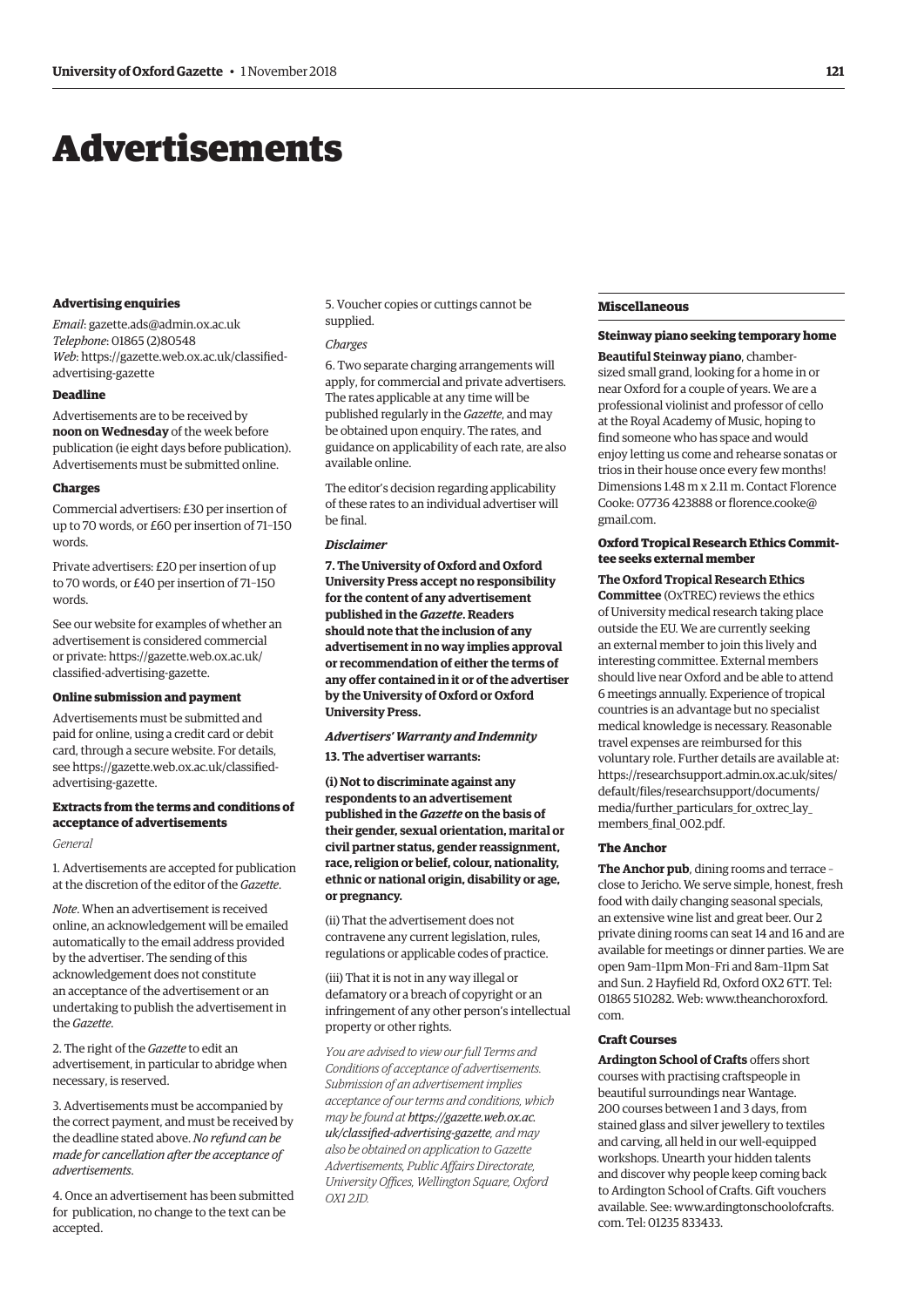#### **Art card publisher Oxford**

**Stone Pine Design** card publisher specialising in wood engraving, linocuts and Oxfordshire. Beautifully produced, carefully selected designs by internationally renowned artists. Web: [www.stonepinedesign.co.uk.](http://www.stonepinedesign.co.uk)

#### **UK Brain Bank for Autism and Related Developmental Research, JR**

**The developing brain is altered in autism** but neuroscientists do not know how or why. Research is needed to understand the causes and biological basis of autism, to develop better interventions to improve the lives of those directly affected by it. Such critical research is hindered by the scarcity of donated human brain tissue. Control tissue, donated by people who do not have autism, is needed for comparison just as much as donations by people who do – and the NHS organ donor scheme does not include brain donation. We particularly want younger people to consider making a pledge to donate their brain after death (the further the brain is from its inception, the more difficult it is to understand the process of its development, so we do not take donations from people over 65 not [directly affected by autism\). See https://grand.](https://grand.tghn.org/autism-brain-bank) tghn.org/autism-brain-bank for information and to register as a donor.

#### **Restore Garden Café**

**Spacious café set in award-winning gardens** with delicious food and coffees using organic, Fairtrade and local produce where possible. Plants, handmade gifts and cards for sale. Open Mon–Sat, 10am–4pm, Manzil Way, Cowley Rd, Oxford OX4 1YH. All proceeds to Restore, Oxfordshire mental health charity (registered charity number 274222): [www.](http://www.restore.org.uk) [restore.org.uk.](http://www.restore.org.uk)

**Oxford University Hospitals NHS Trust Oxford University Hospitals** wants you to take part in its future. If you have a contract of employment with the University of Oxford in a department within the Medical Sciences Division, or hold an honorary contract award with OUH for at least 12 months, you can join our staff constituency. University of Oxford staff belonging to other departments can join us as public members. To join us, visit [www.](http://www.ouh.nhs.uk/ft) [ouh.nhs.uk/ft.](http://www.ouh.nhs.uk/ft)

#### **Be In Art**

**Would you love to be more creative?** Be In Art runs fun, expressive and non-intimidating painting courses. These are for you if you are an absolute beginner or you are looking to get back into painting again. After just a few hours you will leave feeling relaxed, energised, accomplished and inspired. Curious? For more information visit [www.be-in-art.co.uk](http://www.be-in-art.co.uk)  or contact [jane@beinart.co.uk. Co](mailto:jane@beinart.co.uk)urses and lessons held in Headington, Oxford.

#### **Groups and societies**

**The Oxford University Newcomers' Club** at the University Club, 11 Mansfield Rd, OX1 3SZ, welcomes the wives, husbands or partners of visiting scholars, of graduate students and of newly appointed academic and administrative members of the University. We offer help, advice, information and the opportunity to meet others socially. Informal coffee mornings are held in the club every Wednesday 10.30am–noon (excluding the Christmas vacation). Newcomers with children (aged 0–4) meet every Fri in term 10.15am–11.45am. We have a large programme of events including tours of colleges, museums and other places of interest. Other term-time activities include a book group, informal conversation group, garden group, antiques group, an opportunity to explore Oxfordshire and an Opportunities in Oxford group. Visit our website: [www.newcomers.ox.ac.uk.](http://www.newcomers.ox.ac.uk) 

**Oxford Research Staff Society** (OxRSS) is run by and for Oxford research staff. It provides researchers with social and professional networking opportunities, and a voice in University decisions that affect them. Membership is free and automatic for all research staff employed by the University of Oxford. For more information and to keep up to date, see: web: [www.oxrss.ox.ac.uk;](http://www.oxrss.ox.ac.uk)  Facebook: [http://fb.me/oxrss; Tw](http://fb.me/oxrss)itter: @ [ResStaffOxford; mailing list: researchstaff](mailto:researchstaff-subscribe@maillist.ox.ac.uk)subscribe@maillist.ox.ac.uk.

#### **Restoration and Conservation of Antique Furniture**

**John Hulme** undertakes all aspects of restoration. 30 years' experience. Collection and delivery. For free advice, telephone or write to the Workshop, 11A High St, Chipping Norton, Oxon, OX7 5AD. Tel: 01608 641692.

#### **Sell your unwanted books**

**Sell your unwanted books** at competitive prices. If you need extra space or are clearing college rooms, a home or an office, we would be keen to quote for books and CDs. Rare items and collections of 75 or more wanted if in VG condition; academic and non-academic subjects. We can view and collect. Contact Graham Nelson at History Bookshop Ltd on 01451 821660 or [sales@historybookshop.com.](mailto:sales@historybookshop.com)

#### **Antiques bought and sold**

**Wanted and for sale** – quality antiques such as furniture, fire guards, grates and related items, silver, pictures, china and objects d'art etc. Please contact Greenway Antiques of Witney, 90 Corn Street, Witney OX28 6BU on 01993 705026, 07831 585014 or email [jean\\_greenway@hotmail.com.](mailto:jean_greenway@hotmail.com)

#### **Services Offered**

**Big or small, we ship it all**. Plus free pick up anywhere in Oxford. Also full printing services available (both online and serviced), 24 hour photocopying, private mailing addresses, fax bureau, mailing services and much more. Contact or visit Mail Boxes Etc, 266 Banbury Rd, Oxford. Tel: 01865 514655. Fax: 01865 514656. Email: [staff@mbesummertown.co.uk.](mailto:staff@mbesummertown.co.uk)  Also at 94 London Rd, Oxford. Tel: 01865 [741729. Fax: 01865 742431. Email: staff@](mailto:staff@mbeheadington.co.uk) mbeheadington.co.uk.

**Airport transfer/chauffeur service**. If you are looking for a reliable and experienced transfer service I would be happy to discuss your needs. Last year I handled 328 airport transfers successfully and I have over 20 years' experience. Account customers welcome and all major credit cards accepted. Let my comfortable Audi A8 take you to Heathrow for £75! Contact Tim Middleton. Tel: 07751 [808763 or email: timothy.middleton2@](mailto:timothy.middleton2@btopenworld.com) btopenworld.com.

#### **Independent Pensions and Financial**

**Advice**. Austin Chapel Independent Financial Advisers LLP provide bespoke pensions and financial advice to staff working for the University of Oxford. We provide Annual Allowance and Lifetime Allowance pension tax mitigation advice and calculations. In addition, we can provide projections of future pension benefits to ensure your retirement plans are on course to meet your retirement income requirements. We also offer an independent investment review service to help ensure that your investment portfolio still meets your current attitude to risk and is tax efficient. The initial meeting can be held at your workplace, home or our central Oxford offices. There is no cost for the initial meeting. For more information contact Gary [O'Neill on 01865 304094 or email gary.oneill@](mailto:gary.oneill@austinchapel.co.uk) austinchapel.co.uk.

#### **Houses to Let**

**Bright fully furnished house** with garden and 2 double bedrooms available to let on a short- or long-term basis. Ideal for academic visitors, visiting friends or family. Moments from the vibrant Cowley Rd, and just a 10-min walk to Oxford city centre. Open-plan living/ dining area; modern kitchen and bathroom; enclosed private garden with lawn, decking and outdoor seating. Fast Wi Fi. Bills included. Email [jamie.vicary@cs.ox.ac.uk fo](mailto:jamie.vicary@cs.ox.ac.uk)r more information.

**Fully furnished 3-bedroom terraced house** in east Oxford, 5 mins' walk from Magdalen Bridge. Sitting room, kitchen/diner, downstairs bathroom. 3 bedrooms and upstairs shower room and toilet. Pleasant small garden. Near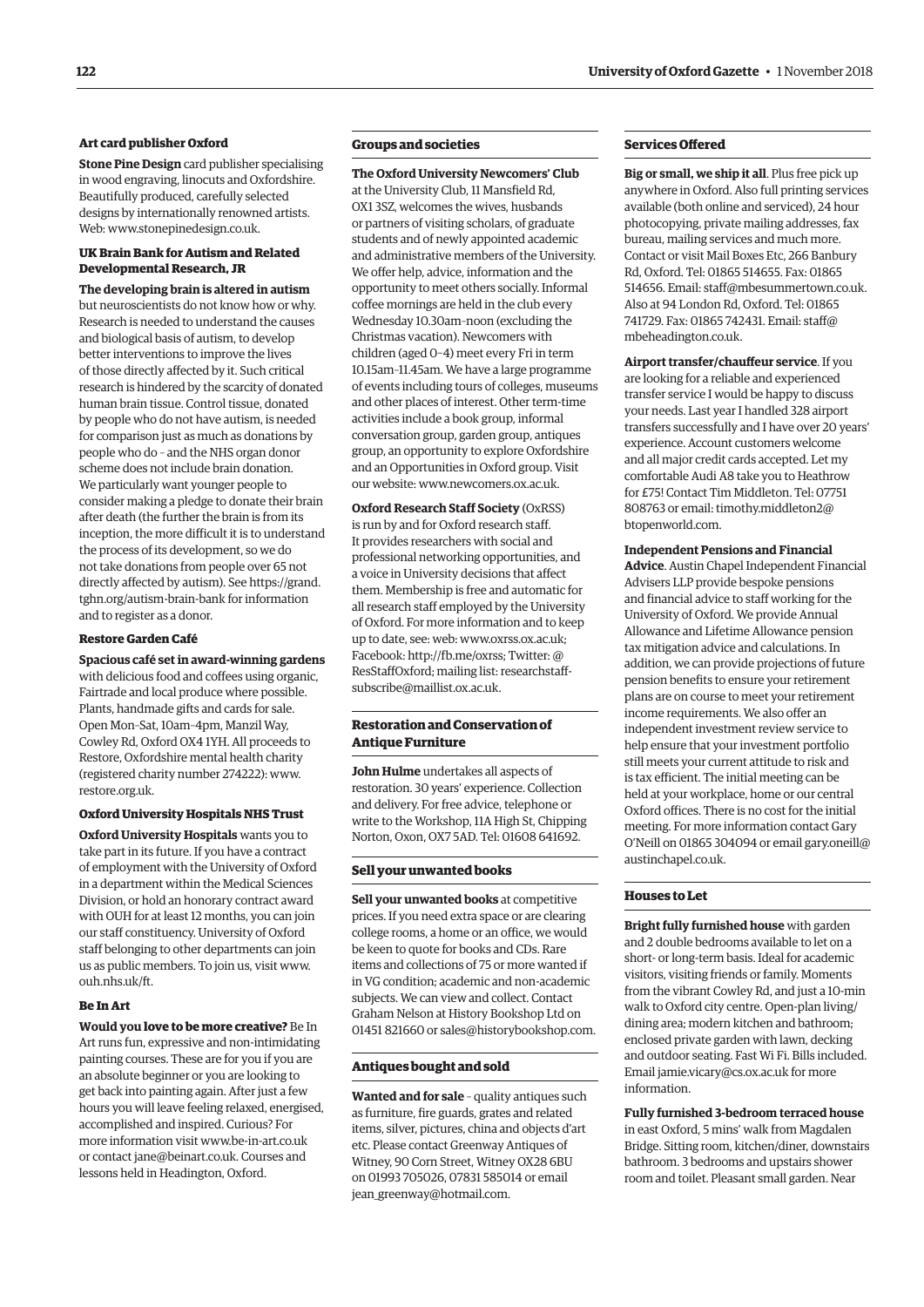shops, restaurants, schools and transport including London and airport buses. Nonsmokers only. No pets. Available Oct, £1,550 pcm. Tel: 01865 351745. Mob: 07733 400820.

#### **House Swap**

#### **3-bedroom house in Sydney, Australia**,

offered for house and car swap Feb–Nov 2020. 15–20 mins' drive to Macquarie University, close to public transport. Suit visiting academic or similar, family welcome. Additional small study, 2 bathrooms, quiet street, bushland setting, short drive to shops. We require a base for travel UK and Europe, and will exchange for a house and car in Oxford or surrounding towns. Contact Naomi: [naomi@civicstrata.com.au.](mailto:naomi@civicstrata.com.au)

#### **Flats to Let**

**West London flat** available to let. Located on historic Kew Green, this fully furnished, 2-bedroom property is almost adjacent to the Royal Botanic Gardens and the River Thames, within a short walk of the National Archives, and provides good access to London Underground and National Rail stations. Available soon; OIRO £1,650 pcm negotiable. References are available and requested. Sorry no pets permitted in the house. For full details, please email: [carlton.kew@gmail.com.](mailto:carlton.kew@gmail.com)

**2-bedroom** light, modern, furnished, firstfloor flat with 1 parking space. Available for 6+ months' tenancy in Summertown, £1,600 pcm. Call Tim on 07710 278999.

#### **Accommodation Offered**

#### *Graduate Accommodation Office*

The Graduate Accommodation Office provides affordable accommodation to full-time graduate students of the [University. Please see www.admin.ox.ac.](www.admin.ox.ac.uk/graduateaccommodation) uk/graduateaccommodation. Academic visitors, staff and part-time students may wish to register for Student Pad, a website where private landlords advertise for tenants associated with the University: [www.oxfordstudentpad.co.uk.](http://www.oxfordstudentpad.co.uk)

**We are looking for** a responsible academic of any age who would like to house sit for us during Hilary term 2019. The house is in north Oxford, well equipped and comfortable; we need someone who could take care of two cats while we are abroad. Details to be discussed. Please contact [Ruth.Harris@history.ox.ac.uk.](mailto:Ruth.Harris@history.ox.ac.uk)

**Beautiful room to let** in kind and friendly home of retired artist/author in central north Oxford. Weeknights only. Quiet and sunny double room for single occupancy, sole use of bathroom to start the day, workspace and storage, Wi Fi, and most comfortable bed in

the world! Suit mature person seeking restful accommodation during the working week. Contact Mrs Thomas on 01865 510650.

**Visiting academics welcomed** as paying guests for short or long stays in comfortable home of retired academic couple. Situated in quiet, leafy close in north Oxford within easy distance of main University buildings, town centre, river, shops and restaurants. Rooms have free TV, Wi-Fi, refrigerator, microwave, kettle, tea, coffee, central heating. Linen, cleaning, breakfast all included in the very moderate terms. Email: [DVL23@me.com.](mailto:DVL23@me.com)

**scottfraser** – market leaders for quality Oxfordshire property. Selling, letting, buying, renting, investing – we are here to help. Visit [www.scottfraser.co.uk fo](http://www.scottfraser.co.uk)r more information or call: Headington sales: 01865 759500; Summertown sales: 01865 553900; East Oxford sales: 01865 244666; Witney sales: 01993 705507; Headington lettings: 01865 761111; Summertown lettings: 01865 554577; East Oxford and student lettings: 01865 244666; Witney lettings: 01993 777909.

### **Self-catering Apartments**

**Visiting Oxford?** Studio, 1-, 2- and 3-bed properties conveniently located for various colleges and University departments. Available from 1 week to several months. Apartments are serviced, with linen provided and all bills included. Details, location maps and photos can be found on our website at [www.](http://www.shortletspace.co.uk) [shortletspace.co.uk. Co](http://www.shortletspace.co.uk)ntact us by email on [stay@shortletspace.co.uk or](mailto:stay@shortletspace.co.uk) call us on 01993 811711.

**Shortlet studios** for singles or couples needing clean, quiet self-catering accommodation for weeks or months. Handy for High St (town, colleges), Cowley Rd (shops, restaurants), University sportsground (gym, pool), Oxford Brookes campuses, buses (London, airports, hospitals). Modern, selfcontained, fully furnished including cooking and laundry facilities, en-suite bathroom, Wi-Fi broadband, TV/DVD/CD, central heating, cleaning and fresh linen weekly. Off-road parking for cars and bikes. Taxes and all bills [included. Enquiries: stay@oxfordbythemonth.](mailto:stay@oxfordbymonth.com) com.

**Looking for 5-star serviced accommodation**

right in the heart of the city? Swailes Suites offer city centre, award-winning maisonettes and apartments providing that 'home from home' feel that will help you get the most out of your stay. The Swailes Suites 'easy in, easy out' flexible booking arrangements, from 3 days to 6 months, together with good transport links make arrival and departure hassle-free. Check out our website at [www.](http://www.swailessuites.co.uk) [swailessuites.co.uk, co](http://www.swailessuites.co.uk)ntact Debbie on 01865 318547 or email [debbie@nops.co.uk. Of](mailto:debbie@nops.co.uk)fice established more than 25 years in 47 Walton Street, Jericho, OX2 6AD.

**The Tidmarsh** Is the only Visit England 5-star, Gold Award-rated self-catering accommodation in Oxford city centre. Quiet central location, overlooking the Castle Mound, ideal for short-term professional and academic lets. 1 bedroom with highest-quality furnishings; fully fitted kitchen; all utilities included; linen change each week. Owners manage all duties themselves to ensure that quality is maintain[ed. Web: www.pmcdomus.](www.dmcdomus.co.uk) co.uk. Email: [pat@pmcdomus.co.uk. Te](mailto:pat@pmcdomus.co.uk)l: 01869 277557.

#### **Holiday Lets**

**Cornwall cottage** and restored chapel in quiet hamlet on South West Coast Path within 100m of the sea and minutes from Caerhays and Heligan. Each property sleeps 6. Comfortably furnished, c/h, wood burner and broadband. Ideal for reading, writing, painting, walking, bathing, bird watching. Beautiful beach perfect for bucket and spade family holidays. Short winter breaks available from £250. Tel: 01865 558503 or 07917 864113. Email: [gabriel.amherst@btconnect.com. Se](mailto:gabriel.amherst@btconnect.com)e: [www.](http://www.cornwallcornwall.com) [cornwallcornwall.com.](http://www.cornwallcornwall.com)

#### **Choose from over 11,000 holiday villas**

and apartments in Spain with Clickstay. We make it easy for you to make the perfect choice with our verified renter reviews and a dedicated customer services team. You can choose from modern apartments in Mallorca to whitewashed traditional fincas in Tenerife from just £73 pw! Many of our rental properties have private pools, sea views and large gardens with BBQ facilities. See: [www.](http://www.clickstay.com/spain) [clickstay.com/spain.](http://www.clickstay.com/spain)

#### **Property for Sale**

**Mosaics, Oxford** – an exciting new development and demonstrator NHS Healthy New Town – within easy reach of the city and Headington via networks of cycle routes and public transport. Stylish and architecturally elegant properties: from 1-bedroom modern apartments to spacious detached family houses. Show apartment and home open daily 10am–5.30pm. Help to Buy available. Contact Savills: 01865 269010. For more information see: [http://mosaicsoxford.co.uk.](http://mosaicsoxford.co.uk)